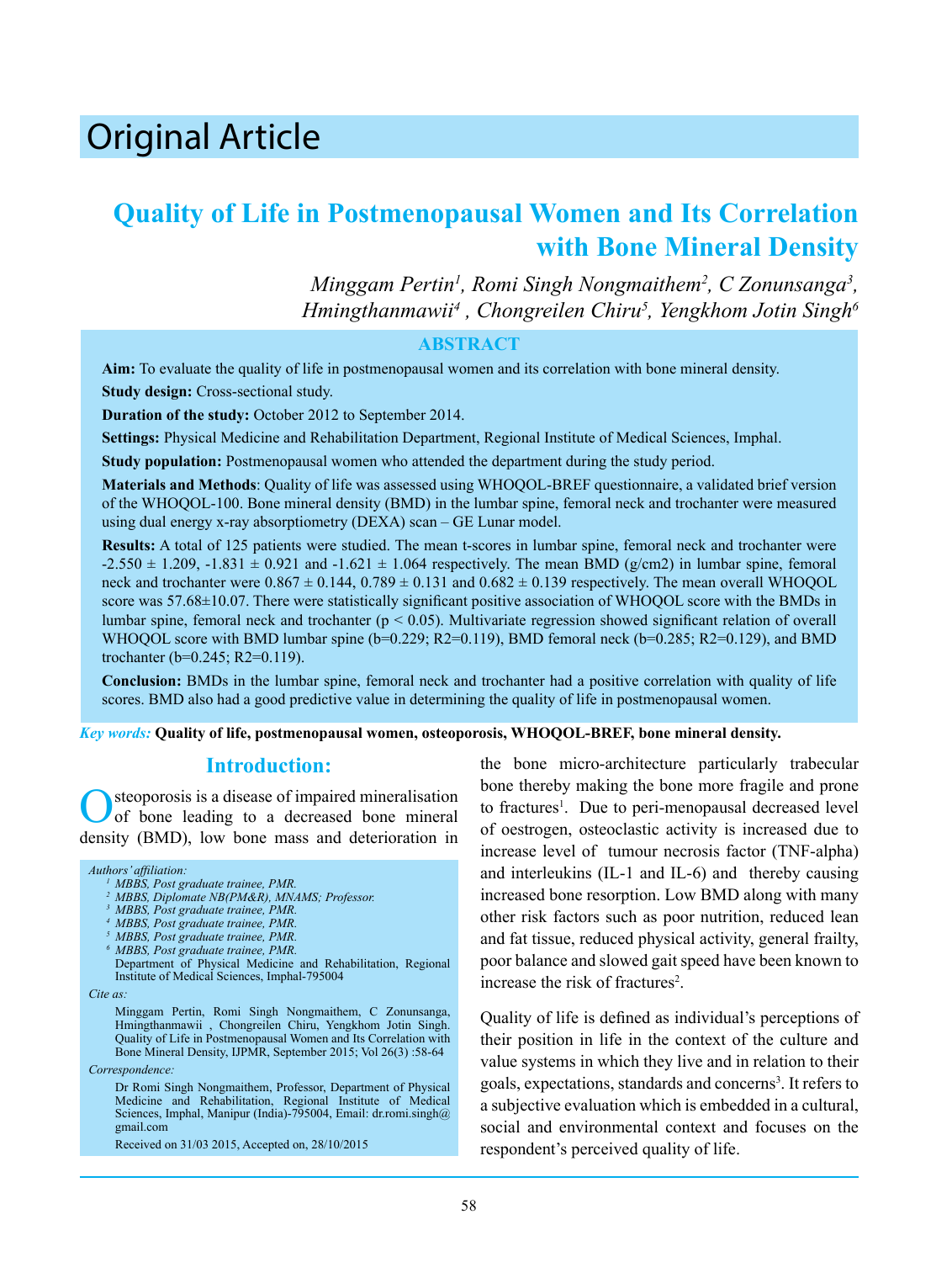Low BMD has been correlated with the degree of skeletal pain pertaining to the daily activities of living. Postmenopausal women experience back pain both of lumbar and thoracic vertebral origin and experience sleep disturbance, frailty, weakness, difficulty with balance and difficulty in activities of daily living. These factors thus have a great impact on the overall quality of life<sup>4</sup>. Primary osteoporosis is a health issue with multi -dimensional involvement in the daily life activities due to pain, fatigue, depression or self image. These factors affect self dependence, and limit the walking ability and the activities of daily living and thereby largely affecting the quality of life<sup>5</sup>. Osteoporosis constitutes a problem not only for patients with osteoporosis but also for their families and the society as a whole. The approach to a patient suffering from osteoporosis has always been targeting symptomatic treatment of complaints and fracture prevention. Identifying and understanding the right factors which contribute to the disabilities will enable us make a management plan that would target not only on symptomatic management but on improvement of the overall quality of life of a person.

Studies on quality of life measures in postmenopausal women have been conducted elsewhere. Only few studies are available on the correlation between bone mineral density and quality of life in postmenopausal women. The present study was an attempt to find out the quality of life in postmenopausal women and its correlation with bone mineral density.

## **Materials And Methods:**

The study was a cross-sectional study and subjects were recruited from consenting postmenopausal women coming with various complaints of pain, attending the Department of Physical Medicine and Rehabilitation, Regional Institute of Medical Sciences, Imphal between October 2012 and September 2014. All the patients recruited for the study were subjected to clinical, laboratory, radiological examinations and questionnaires on quality of life. Approval of the Institutional Ethics Committee was taken before starting the study.

# **Exclusion criteria:**

Patients with history of secondary causes of osteoporosis like hyperthyroidism, hyperparathyroidism, malabsorption, malnutrition and chronic liver diseases, patients currently on medications for osteoporosis and on corticosteroids, premenopausal hysterectomy, arthritic conditions like rheumatoid arthritis, patients with cognitive impairment, unwilling patients and with chronic comorbid conditions such as metabolic bone diseases, heart disease, metastasis, stroke and vascular disease were excluded from the present study.

# **Quality of life (QOL):**

Besides clinical examination, quality of life of the patients was assessed using the WHOQOL-BREF, a brief version of World Health Organisation Quality of Life-100 questionnaire<sup>6</sup>. The WHOQOL-BREF is a set of 26 questions covering 24 facets of quality of life questions and the other 2 questions are of overall quality of life and general health. These 24 facets are incorporated into 4 domains – physical health, psychological health, social health and environmental health. A time frame of two weeks is indicated in the assessment. The domain scores are scaled in a positive direction from 0 to 100 and higher the score represents higher the quality of life of the individual.

### **Bone mineral density measurement:**

Bone mineral density measurements at lumbar spines (L1-L4 AP view), femoral neck and trochanter (in g/ cm2 ) were assessed using DEXA scan (dual energy x-ray absorptiometry) – GE Lunar model. Evidence of osteoporosis and its severity according to WHO guidelines 7 were evaluated from the t-score values in the DEXA scan report in the following manner:

- Normal:  $\geq -1$
- Osteopenia:  $-1$  to  $-2.5$
- Osteoporosis:  $\leq$  2.5

# **Statistical analysis:**

Data collected from the clinical examination, DEXA scan, laboratory investigations and WHOQOL-BREF scores were entered in microsoft excel and analysed using SPSS version 16. Independent sample t test was applied to compare the means of overall WHOQOL scores in relation to the t-scores in the lumbar spine, femoral neck and the trochanter. Pearson's correlation was applied to determine the correlation between the WHOQOL scores in each domain and BMD. Regression analysis of the WHOQOL scores and the BMD were done to find out the R2 value. A p-value of  $\leq 0.05$  was taken as statistically significant for all statistical tests.

# **Results And Observations:**

There were a total of 125 postmenopausal women included in the study. Table 1 shows the demographic profile of the study population. The mean age of the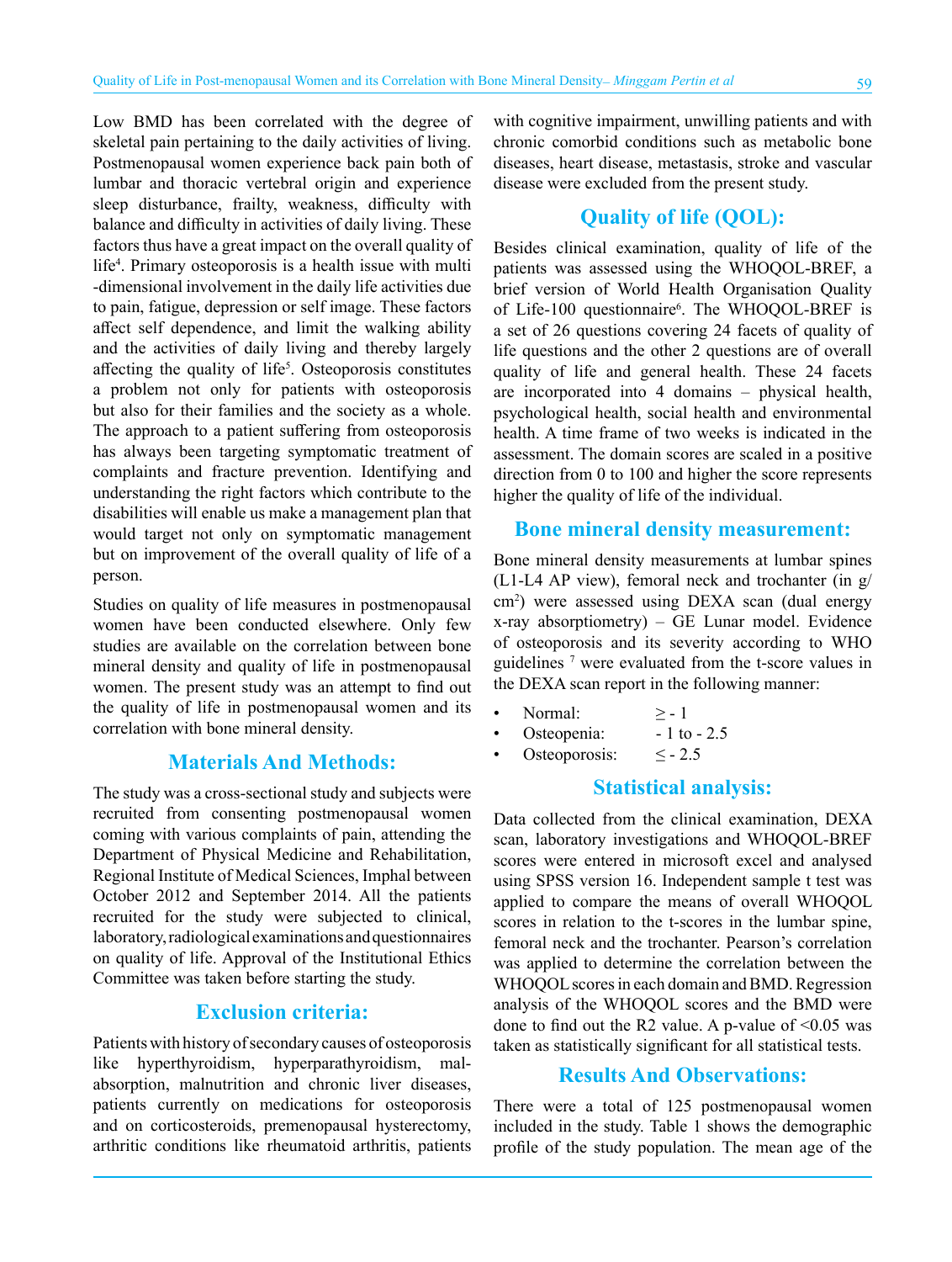patients was  $60.02 \pm 9.223$  years. Seventy-four (59.2) %) patients had reported with the complaints of low back pain followed by 22 patients (17.6 %) with knee pain. Back pain and knee pain comprised a total of 96 patients (76.8%). The mean duration of illness was 16.98±14.61 months (range 1-60 months). Fig1 shows the age group distribution; 53 women (42.4%) were in the 56-65 years age group, 36 (28.8%) women were in the 46-55 years and  $32(25.6%)$  women were in the age group more than 65 years. Fig 2 shows the occupationwise distribution among the study population; 81 women (64.8%) were housewives, 21 (16.8%) had a sedentary lifestyle. Twenty-nine patients (23.2%) among the study population reported previous history of fracture.

| <b>Variables</b>                      |                   | Rank<br>$(\text{mean} \pm \text{SD})$ | No. of cases   | Percentage |
|---------------------------------------|-------------------|---------------------------------------|----------------|------------|
| Age (in years)                        | $60.02 \pm 9.223$ |                                       |                |            |
|                                       |                   |                                       |                |            |
|                                       | $\leq 45$         |                                       | $\overline{4}$ | 3.2        |
| Agewise distributions<br>(in years)   | $46 - 55$         |                                       | 36             | 28.8       |
|                                       | 56-65             |                                       | 53             | 42.4       |
|                                       | $>65$             |                                       | 32             | 25.6       |
|                                       | Back pain         |                                       | 74             | 59.2       |
|                                       | Knee pain         |                                       | 22             | 17.6       |
| Complaints                            | Neck pain         |                                       | 17             | 13.6       |
|                                       | Others            |                                       | 12             | 9.6        |
| Duration of complaints<br>(in months) |                   | $1 - 60$<br>$(16.98 \pm 14.61)$       |                |            |

**Table 1-** *Demographic Profile of the Study Subjects (n=125)*



**Fig 1 :** *Agewise Distribution of Cases*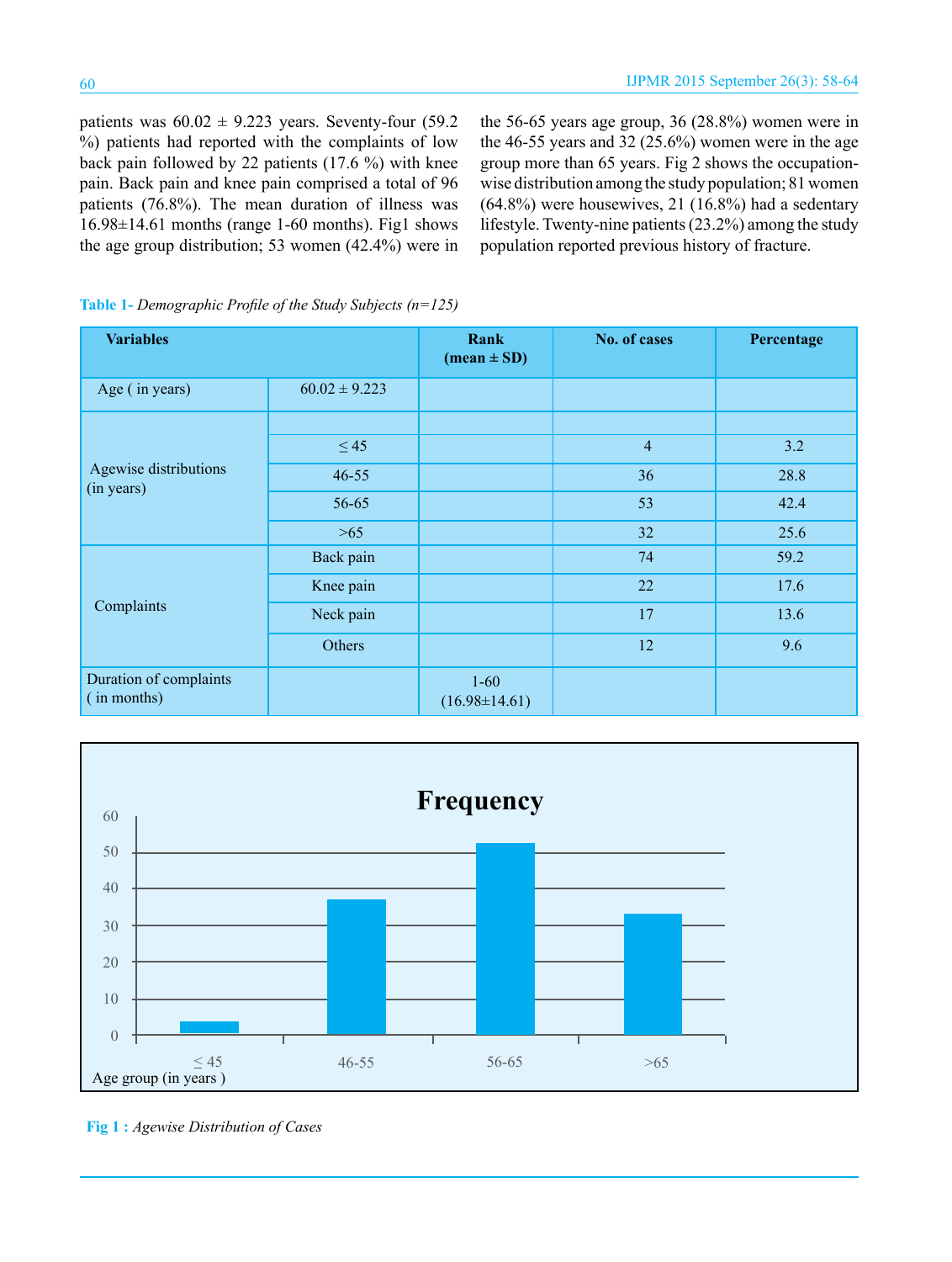

**Fig 2:** *Occupationwise Distribution of the Cases*

**Table 2 -** *Showing the Mean t-scores and Mean BMD at Lumber Spine (LS), Fenoral Neck (FN) and Trochanter (TR)*

| <b>Site</b> | <b>Mean t-score</b> | Mean BMD $(g/cm2)$ |
|-------------|---------------------|--------------------|
| LS          | $-2.550 \pm 1.209$  | $0.867 \pm 0.144$  |
| FN          | $-1.831 \pm 0.921$  | $0.789 \pm 0.131$  |
| TR.         | $-1.621 \pm 1.064$  | $0.682 \pm 0.139$  |

Table 2 shows the mean t-scores and the mean BMDs (in g/cm2). The mean t-scores in the lumbar spine, femoral neck and trochanter were  $-2.550 \pm 1.209$ ,  $-1.831 \pm 0.921$ and  $-1.621 \pm 1.064$  respectively. Similarly, the mean BMD in the lumbar spine, femoral neck and trochanter were  $0.867 \pm 0.144$ ,  $0.789 \pm 0.131$  and  $0.682 \pm 0.139$  in (gms/cm2) respectively.

Overall WHOQOL score and WHOQOL scores in different domains:

Table 3 shows the WHOQOL scores of the study group. The WHOQOL score was grouped into 2 sub-groups viz, those with score of  $\leq 50$  and score of  $\geq 50$ . All 4 domains were scored from 0 to 100. Domain 1, i.e. the physical domain had a mean score of  $48.04\pm13.53$ within a score range of 19 to 81. Out of the 125 women, 63 women (50.4%) scored <50. Domain 2, i.e. the

psychological domain had a mean score of 58.50±10.02 within a score range of 38 to 88, 107 women (85.6%) had a score of  $\geq 50$ . Domain 3, i.e. the social domain had a mean score of 59.38±9.59 within a score range of 31 to 75 and 119 (95.2%) women had a score of  $\geq 50$ . Domain 4, i.e. the environmental domain had a mean score of  $68.88\pm9.10$  within a score range of 38 to 81 and 121 women (96.8%) had a score of  $\geq$  50. The overall WHOQOL score was computed by taking an average of scores of all the domains and overall WHOQOL mean score was found to be 57.68±10.07. Overall, 28 women (22.4%) had an overall WHOQOL score < 50 and 97 women (77.6%) had a score  $\geq$  50.

Relationship between mean overall WHOQOL score and t-scores in lumbar spine, femoral neck and trochanter:

Table 4 shows that the mean overall WHOQOL score was higher in the osteopenic group in comparison to the osteoporotic group in the lumbar spine, femoral neck and trochanter. In the osteopenic group, the mean WHOQOL score was 60.22±9.08, 58.61±8.64 and 58.93±8.72 in the LS, FN and TR respectively. In the osteoporotic group, the mean WHOQOL score was 54.64±10.43, 54.63±13.54 and 52.68±13.34 in the LS, FN and TR respectively. The associations were statistically significant in the lumbar spine and the trochanter only ( $p < 0.05$ ).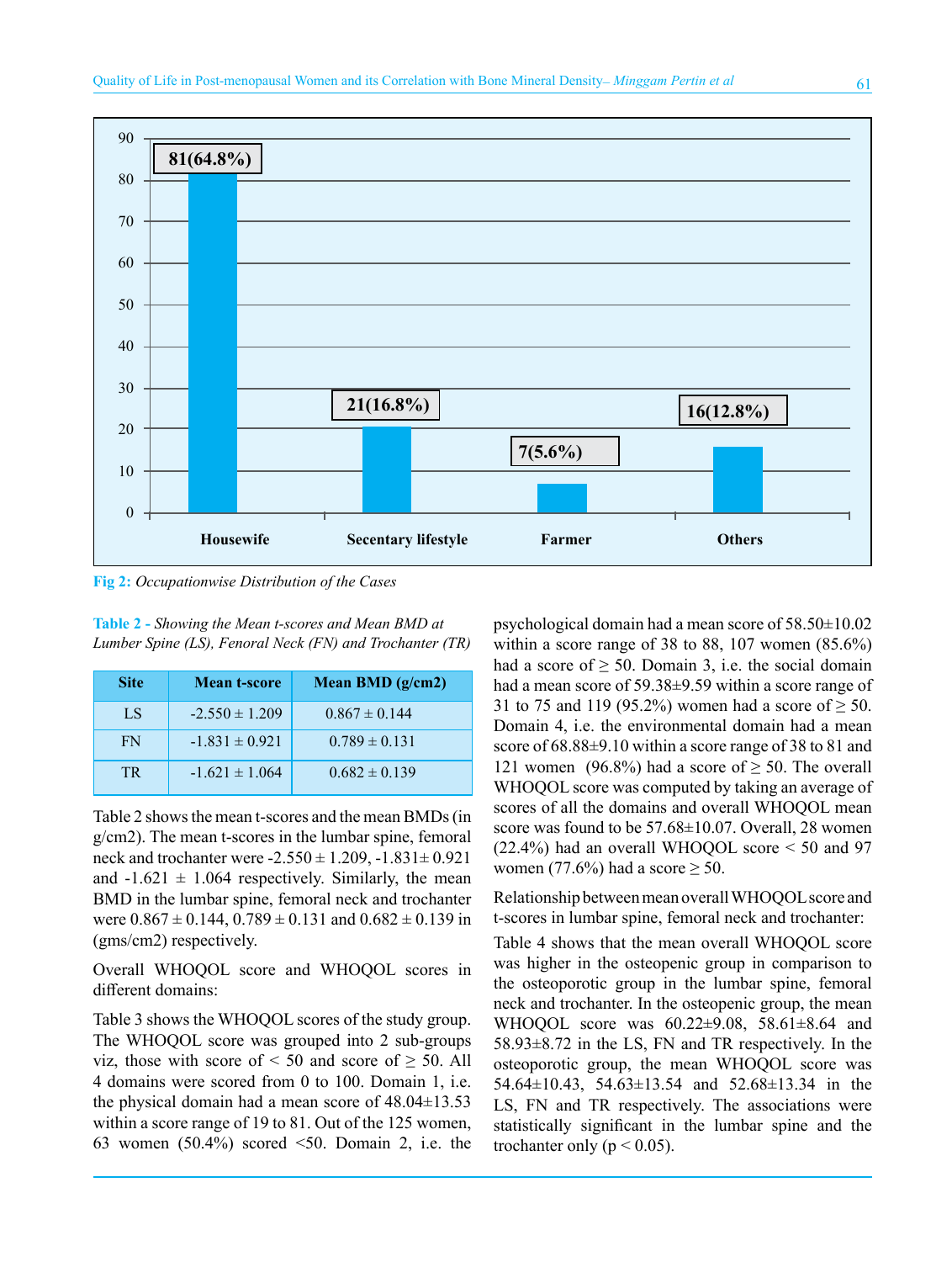| Variables       |                   | <b>WHOQOL</b> score |            |           |            |  |
|-----------------|-------------------|---------------------|------------|-----------|------------|--|
|                 |                   | $\leq 50$           | > 50       |           |            |  |
|                 | Mean              | Frequency           | Percentage | Frequency | Percentage |  |
| Overall WHOQOL  | $57.68 \pm 10.07$ | 28                  | 22.4       | 97        | 77.6       |  |
| WHOQOL Domain 1 | $48.04 \pm 13.53$ | 63                  | 50.4       | 62        | 49.6       |  |
| WHOQOL Domain 2 | $58.50 \pm 10.02$ | 18                  | 14.4       | 107       | 85.6       |  |
| WHOQOL Domain 3 | 59.38±9.59        | 6                   | 4.8        | 119       | 95.2       |  |
| WHOQOL Domain 4 | $68.88 \pm 9.10$  | 4                   | 3.2        | 121       | 96.8       |  |

**Table 3 -** *Overall WHOQOL Score and Domainwise WHOQOL Scores*

**Table 4 -** *Showing the Relationship of the Mean WHOQOL Score to the Mean t-scores in Lumbar Spine, Femoral Neck and Trochanter*

| t-score        |                   |      |                   |      | TR                |       |
|----------------|-------------------|------|-------------------|------|-------------------|-------|
|                | Mean WHOOOL       |      | Mean WHOOOL       |      | Mean WHOOOL       | D     |
| $\vert > -2.5$ | $60.22 \pm 9.08$  | 0.02 | $58.61 \pm 8.64$  |      | 58.93±8.72        | 0.005 |
| $\leq -2.5$    | $54.64 \pm 10.43$ |      | $54.63 \pm 13.54$ | 0.06 | $52.68 \pm 13.34$ |       |

**Table 5 -** *Association between BMD in Lumbar Spine (LS), Femoral Neck (FN) and Trochanter (TR) with WHOQOL Scores in the Domain 1,2,3,4 and overall WHOQOL*

| <b>BMD</b>      | LS    |              | FN    |       | TR    |       |
|-----------------|-------|--------------|-------|-------|-------|-------|
|                 | r     | $\mathbf{D}$ | r     |       | r     | p     |
| WHOQOL Domain1  | 0.261 | 0.003        | 0.209 | 0.020 | 0.157 | 0.081 |
| WHOQOL Domain 2 | 0.227 | 0.011        | 0.229 | 0.010 | 0.248 | 0.005 |
| WHOQOL Domain 3 | 0.230 | 0.010        | 0.228 | 0.010 | 0.220 | 0.014 |
| WHOQOL Domain 4 | 0.260 | 0.003        | 0.274 | 0.002 | 0.276 | 0.002 |
| Overall WHOQOL  | 0.272 | 0.002        | 0.307 | 0.000 | 0.275 | 0.002 |

**Table 6 -** *Multivariate Regression Analysis of BMD Lumbar Spine, Femoral Neck and Trochanter with the Overall WHO-QOL after Adjusting forBMI, Age and Fracture History*

| <b>Variable</b> |       | p value | $R2$ (df); F           |
|-----------------|-------|---------|------------------------|
| <b>BMD LS</b>   | 0.229 | 0.033   | $0.119(4,120)$ ; 4.068 |
| <b>BMD FN</b>   | 0.285 | 0.015   | 0.129(4,120); 4.447    |
| <b>BMD TR</b>   | 0.245 | 0.035   | 0.119(4,120); 4.036    |

Relationship between BMD (g/cm2) in lumbar spine, femoral neck and trochanter with overall WHOQOL score and WHOQOL scores in different domains:

Table 5 shows the correlation between BMD in lumbar spine, femoral neck and trochanter with overall WHOQOL and WHOQOL scores in the domain 1, 2, 3 and 4 as depicted by the Pearson's correlation coefficient (r) and p-values. It clearly shows that there was a positive correlation of BMD in the lumbar spine, femoral neck and trochanter with overall WHOQOL and WHOQOL scores in all the 4 domains. The correlations were statistically significant (p-value  $\leq$  0.05) except for the correlation between BMD in trochanter and the physical health domain.

As shown in Table 6, multivariate regression analysis of the overall WHOQOL score with the BMDs, after adjusting confounding factors like age, BMI and fracture history, showed statistically significant regression coefficients ( $p \le 0.05$ ). BMD lumbar spine had a predictive value of 11.9% in contributing to the quality of life. Similarly, BMD femoral neck and trochanter had predictive values of 12.9% and 11.9% respectively.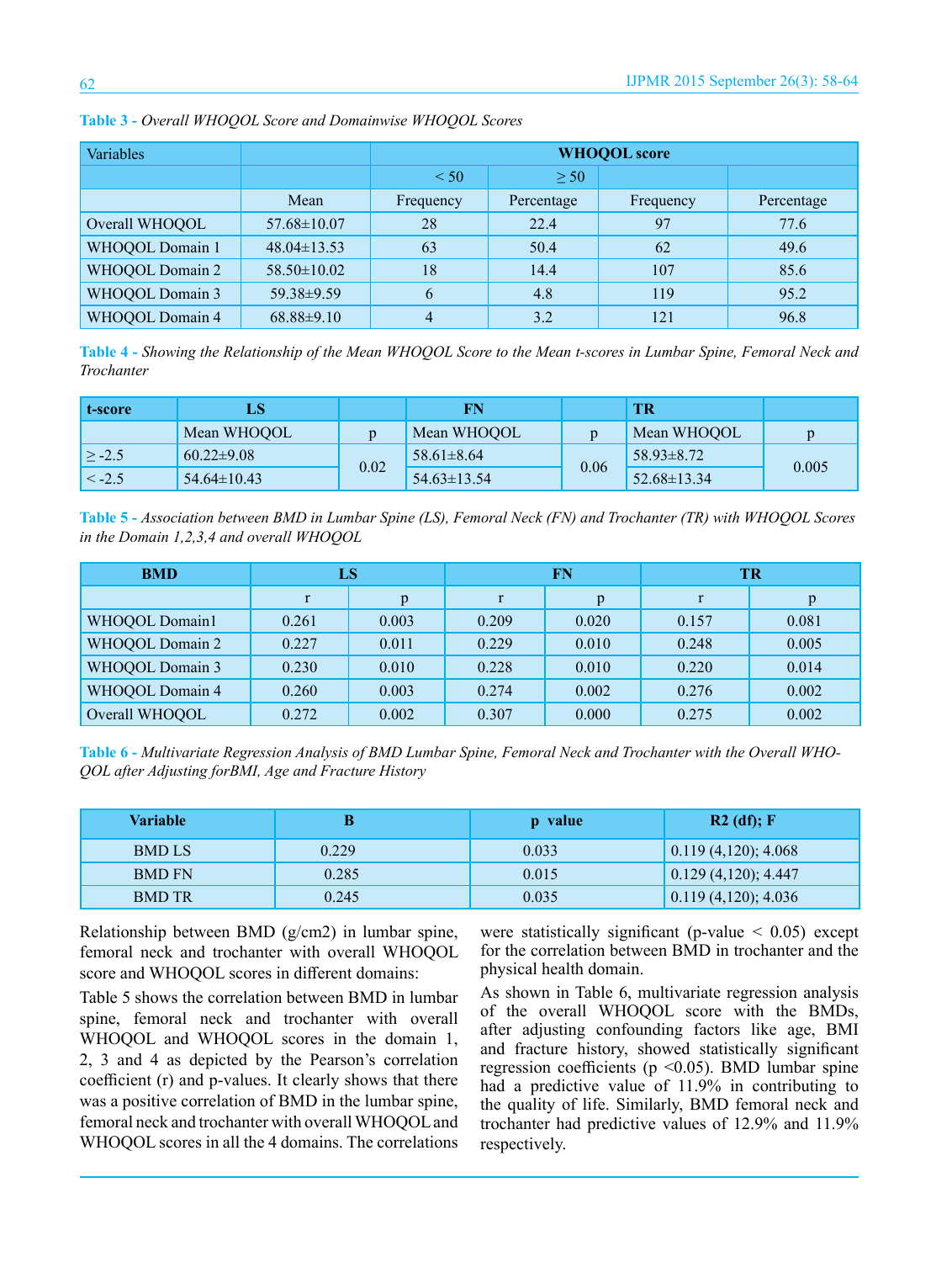### **Discussion:**

In the study, WHOQOL (0-100) score of the WHOQOL-BREF questionnaire was taken as the score for reference. As per the scores, participants were grouped into poor score ( $\le$  50) and good score ( $\ge$  50).

It was observed that most of the patients i.e. 97 patients (77.6%) had a score of  $\geq$  50 with a mean score of 57.68±10.07 in the overall WHOQOL score. Physical health domain was the most affected domain with a mean score of 48.04±13.53. Psychological health, social health and environmental health domains were less affected in the study population with mean scores of 58.50±10.02, 59.38±9.59 and 68.88±9.10 respectively. This finding was similar to the study done by Kotz *et al*<sup>8</sup> , which was a longitudinal follow up study on a cohort of 1,171 aged women in an attempt to analyse the quality of life outcomes of osteoporosis. They observed that measures of physical health like greater risk for frailty (OR= 1.96), difficulty with frailty (OR= 2.77) and problems with ADL (OR= 3.37) were most affected.

Lai *et al*<sup>9</sup> studied the quality of life of 46 postmenopausal women with back pain and 42 postmenopausal women without back pain, using quality of life questionnaire of the European foundation for osteoporosis (QUALEFO). They observed that quality of life was significantly correlated with back pain (r range  $0.50$ -0.90; p<0.0001). In our study also, it was found that the physical health was the most affected domain. Overall WHOQOL score was found to be better than the physical health score. It might be because of the effect of the other domains especially the social and environmental health domains, in contributing to the overall general well being of the individual.

On comparing the means of the WHOQOL scores in relation to the t-scores, it was observed that the mean WHOQOL score in all the domains as well as the overall WHOQOL score were higher in the osteopenic group in comparison to the osteoporotic group at all sites. This finding was similar to the study by Bruyere *et al*10 in which they observed a better HRQOL (health related quality of life) scores in osteopenic group compared to the osteoporotic group. In the study by Berkemeyer *et al*<sup>11</sup> on 440 participants, they found that t-scores had a significant association with functional measures like activities of daily living (95.3 CI, 94.5 - 96.2; p  $<$  0.05), instrumental activities of daily living (7.3 CI, 7.2 – 7.5;  $p < 0.05$ ) and Timed Up and Go test (10.7) CI, 10.0 - 11.3;  $p < 0.05$ ). The present study also found a significant association between overall WHOQOL score and t-scores in the lumbar spine and trochanter  $(p<0.05)$  though we did not find significant association of WHOQOL score with the t-score in femoral neck.

The study observed a significant association of the BMDs at lumbar spine, femoral neck and trochanter with the WHOQOL scores in all domains (r range 0.227 to 0.274; p <0.05) but we did not find any significant association between BMD trochanter and the WHOQOL score in the physical health domain ( $r = 0.157$ ; p <0.081). We also observed a significant association of the BMDs at lumbar spine, femoral neck and trochanter with the overall WHOQOL score (r range 0.272 to 0.307; p <0.05). This finding was also in agreement with the study of Bruyere *et al*<sup>10</sup>. In a 3 years follow up study on a population of 1838 postmenopausal osteoporotic women to study the relationship of BMD and HRQOL, they observed a weak but significant positive association between lumbar BMD and HRQOL scores measured with QUALIOST.

Lindsey *et al*<sup>12</sup>, also conducted a cross-sectional study on 116 healthy postmenopausal women who were not under any medication known to affect the bone including hormone replacement therapy. They observed that measures of physical performance like normal step length, brisk step length, normal gait speed, brisk gait speed, etc, were significantly correlated with BMDs at lumbar spine, femoral neck and trochanter (r range 0.19 to 0.38;  $p \le 0.05$ ). In our study, we also observed that WHOQOL score in the physical health was significantly correlated with BMD at lumbar spine  $(r=0.261; p<0.05)$ and femoral neck ( $r= 0.209$ ;  $p<0.05$ ).

The predictive value of BMDs at lumbar spine, femoral neck and trochanter in influencing or contributing to the quality of life were analysed using a multivariate regression after adjusting confounding factors like age, BMI and fracture history. The regressions were found to be statistically significant (R2 range 0.119 to 0.129; p <0.05). BMD lumbar spine had a 11.9% predictive value in contributing to the quality of life. Similarly, BMD femoral neck and trochanter had predictive values of 12.9% and 11.9% respectively. This was in contrast to the study by Bruyere *et al*10, in which the multivariate regression after adjusting for age, BMI and prevalent fractures, showed no significant relationship of quality of life scores with the BMDs at both lumbar spine and femoral neck. This could probably be due to the reason that their study had excluded subjects with a history of fracture within three years and moreover all participants were prescribed a good calcium diet. In the present study, we had neither taken into consideration fracture duration nor the dietary calcium intake records.

The present study also showed similar observations with the study by Lindsey *et al*<sup>12</sup>. Multiple regression model